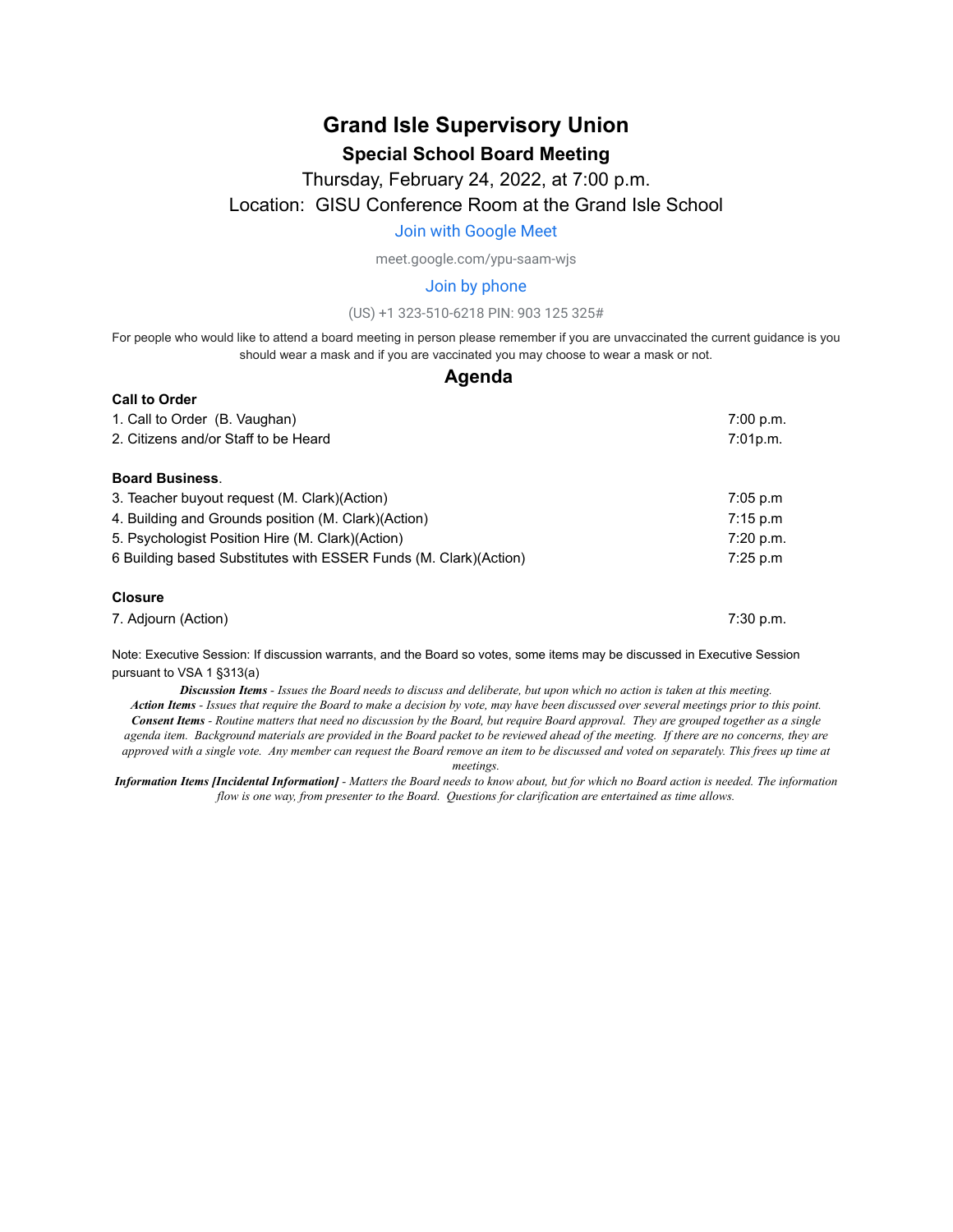December 14, 2021

 $\mathcal{L}^{\mathcal{L}}$ 

Dear Members of the Board,

We are writing to request a buyout offer for any teacher that has taught 10 or more years in the district. We were hoping for the same offer that was given to teachers on the CIUUSD contract. We believe that offer was \$1000 per year of teaching in the district. Thank you for your consideration.

Grand Isle Supervisory Union District Staff members

 $\sim$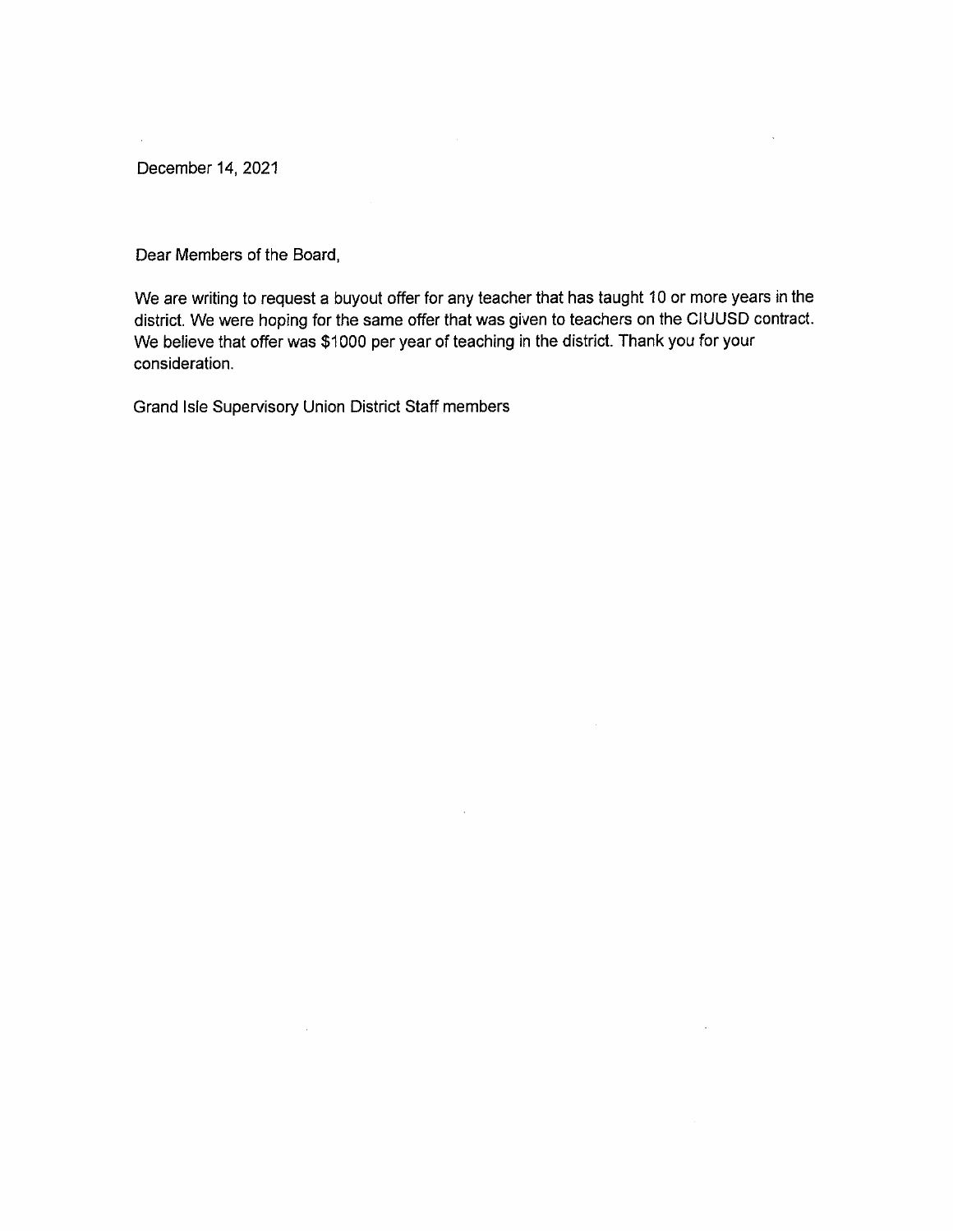

802-372-6921 • P.O. BOX 54, GRAND ISLE, VT 05458 • WWW.GISU.ORG

**Job Title: Director of Facilities Classification:** Exempt under the Fair Labor Standards Act **Reports To: Superintendent/Designees** Date Updated: DRAFT

# **Summary/Objective:**

To administer, direct and maintain the operations of schools within the Grand Isle Supervisory Union so as to provide healthy, clean, and efficient facilities and grounds within available resources. Acts as advisor to superintendent and school board(s) on all matters relating to buildings, grounds, equipment, health, safety, and related budgets. To provide management oversight, direction, supervision and planning for all school facilities, maintenance, and custodial programs/services throughout the Grand Isle Supervisory Union.

### **Essential Functions:**

- Collaborates with Building Administrators (i.e. Principals) to supervise and manage the district's facilities, maintenance and custodial services and staff.
- Assists administrators in budget development within areas of responsibility. This may include grant application  $\bullet$ and supervision.
- Serves as Individual District Risk Management and Facility Safety Coordinator.  $\bullet$
- Provides oversight and is responsible for all district policies relating to facilities and operations.  $\bullet$
- Assists administrators with development and implementation of long-range capital improvement and maintenance  $\bullet$ plans.
- Responsible for purchases and contract management within areas of responsibility consistent with board policies and applicable laws including, but not limited to, public bid process, supervision of subcontractors, etc.
- Manages daily operations of each district's property, facilities, maintenance and custodial services, and provides  $\bullet$ training for facilities staff as appropriate for their responsibilities.
- Responsible for construction, renovation, retrofit, and expansion.  $\bullet$
- Responsible for the development of facility reviews and establishment of safety/security programs to  $\bullet$ maintain a healthy and safe environment for district students and staff.
- Creates and maintains procedures for the use and care of school district facilities and grounds.  $\bullet$
- Responsible for energy conservation efforts and cost effective management of facilities and operations.  $\bullet$
- Responsible for the planning, acquisition, replacement, installation, and proper care of equipment and other resources necessary for the maintenance of all school facilities and property.
- Prepares data and reports required by statute and regulatory agencies related to areas of responsibility.
- Performs other tasks and duties as assigned/directed by the Superintendent or his/her designees.  $\bullet$
- Acts as the point of contact for vendors and contractors coming on site.

# **Supervisory Responsibilities:**

Manages and supervises, in collaboration with building principals, all support staff personnel responsible for above referenced areas of responsibility. Fulfills supervisory responsibilities in accordance with the organization's policies and applicable laws. Responsibilities include interviewing, recommending hiring to the Superintendent; orientation and training of assigned employees; planning, assigning, and directing work; evaluating/appraising performance; rewarding and disciplining employees; addressing complaints and resolving problems.

#### **Supervision Received:**

Works independently with minimal oversight to plan and implement facilities, grounds, maintenance and custodial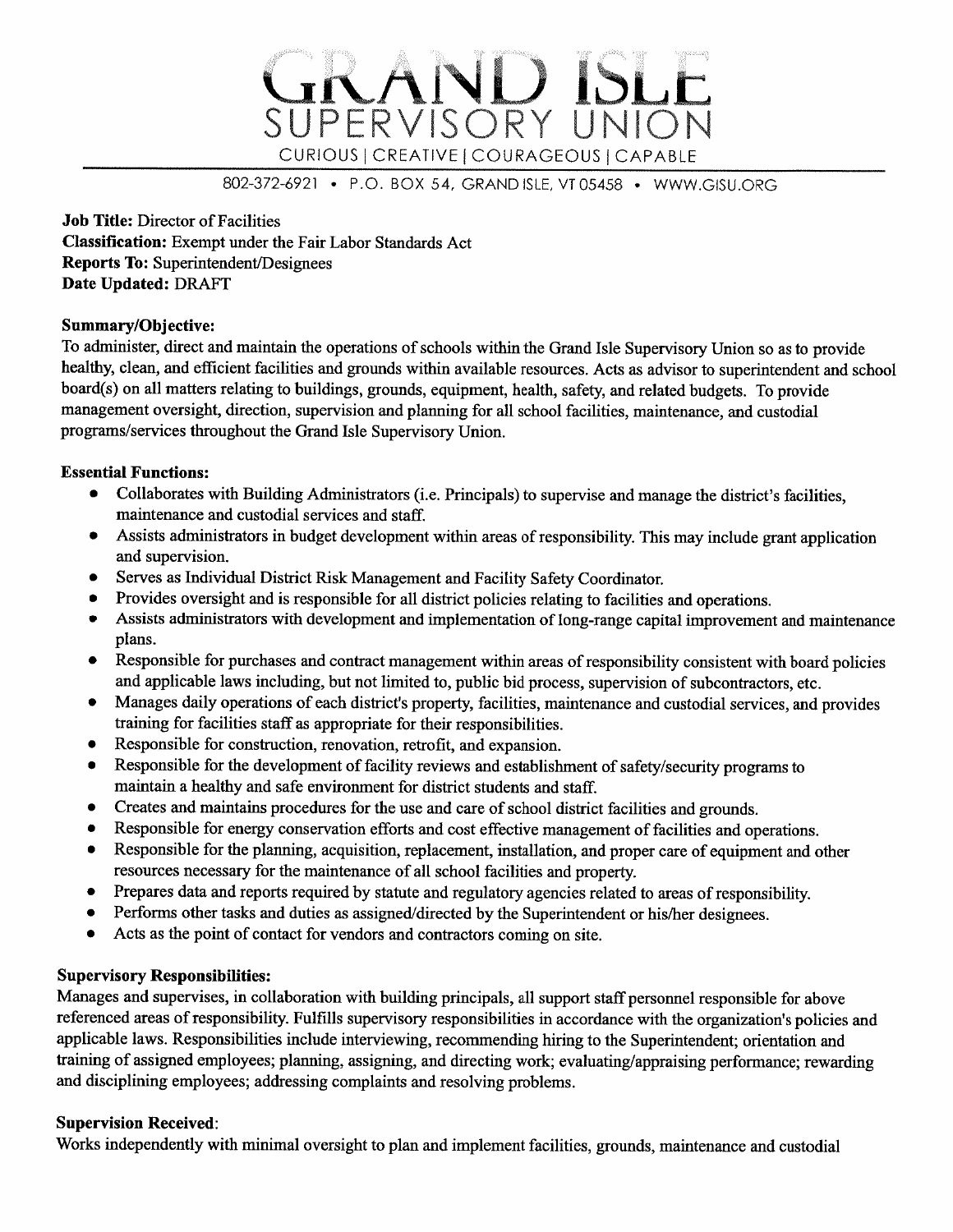# 802-372-6921 • P.O. BOX 54, GRAND ISLE, VT 05458 • WWW.GISU.ORG

CURIOUS | CREATIVE | COURAGEOUS | CAPABLE

SUPERVISORY UNION

services/programs within the organization. Regular work performance will be supervised and reviewed by the Superintendent and/or designees with annual evaluation and final accountability to the Superintendent.

### Competency:

- Language Skills; ability to read, analyze, and interpret complex documents. Ability to respond effectively to inquiries or complaints; ability to prepare presentations and articles using original or innovative techniques or style; ability to make effective and persuasive presentations to management, public groups, and/or boards of school directors.
- Mathematical Skills; ability to apply mathematical operations to such tasks as necessary for above listed duties  $\bullet$ and responsibilities.
- Computer Skills and Experience; experience with Microsoft Office and/or Google Suite and proficient computer skills in word processing, spreadsheet and database programs required.
- Reasoning Ability/Mental Requirements; ability to apply principles and reason to a wide range of problems.  $\bullet$
- Communication & Interpersonal Skills; ability to communicate courteously, efficiently and effectively with a  $\bullet$ variety of individuals, including students, faculty, administrators, parents, and representatives of outside organizations. Collaborative management style required
- Confidentiality: Must demonstrate discretion and confidentiality with regard to protected information per State  $\bullet$ and Federal laws. Ability to work cooperatively and effectively with peers, subordinates, supervisors, parents, Department of Education and other state agencies.

# **Required Education and Experience:**

A post high school degree in technical field related to job responsibilities (Appropriate training, apprenticeships, and experiences may be substituted for formal education). Minimum of 5 years experience in school facilities/maintenance management (or equivalent training and experience from which comparable skills and knowledge are acquired).

# **Preferred Education and Experience:**

Bachelor's Degree, plus 3 years experience.

# Position Type and expected hours of work:

Full-time to be completed Monday through Friday, some overtime may be required. There will be an expectation of being "on-call" for emergencies related to facilities. Typically work to be completed within the Central Office, but travel to other locations will be required.

#### **Additional Eligibility Qualifications:**

Knowledge and experience in facilities management/construction, contract management, technology management, risk management, project management, planning and forecasting. Proven ability in leadership and communication skills.

# **Physical Demands:**

Physical ability to perform all essential functions of the job as outlined above and in addition:

- 1. The employee is regularly required to stand; walk; sit; use hands to finger, handle, or feel; and talk or hear.
- The employee is frequently required to reach with hands and arms and must be able to lift, carry and move  $2.$ equipment up to seventy-five (75) pounds.
- The employee must possess/demonstrate the ability to effectively handle stressful situations and resolve conflicts 3. on a frequent basis.
- The employee must possess specific vision abilities required by this job that include close vision, distance vision, 4.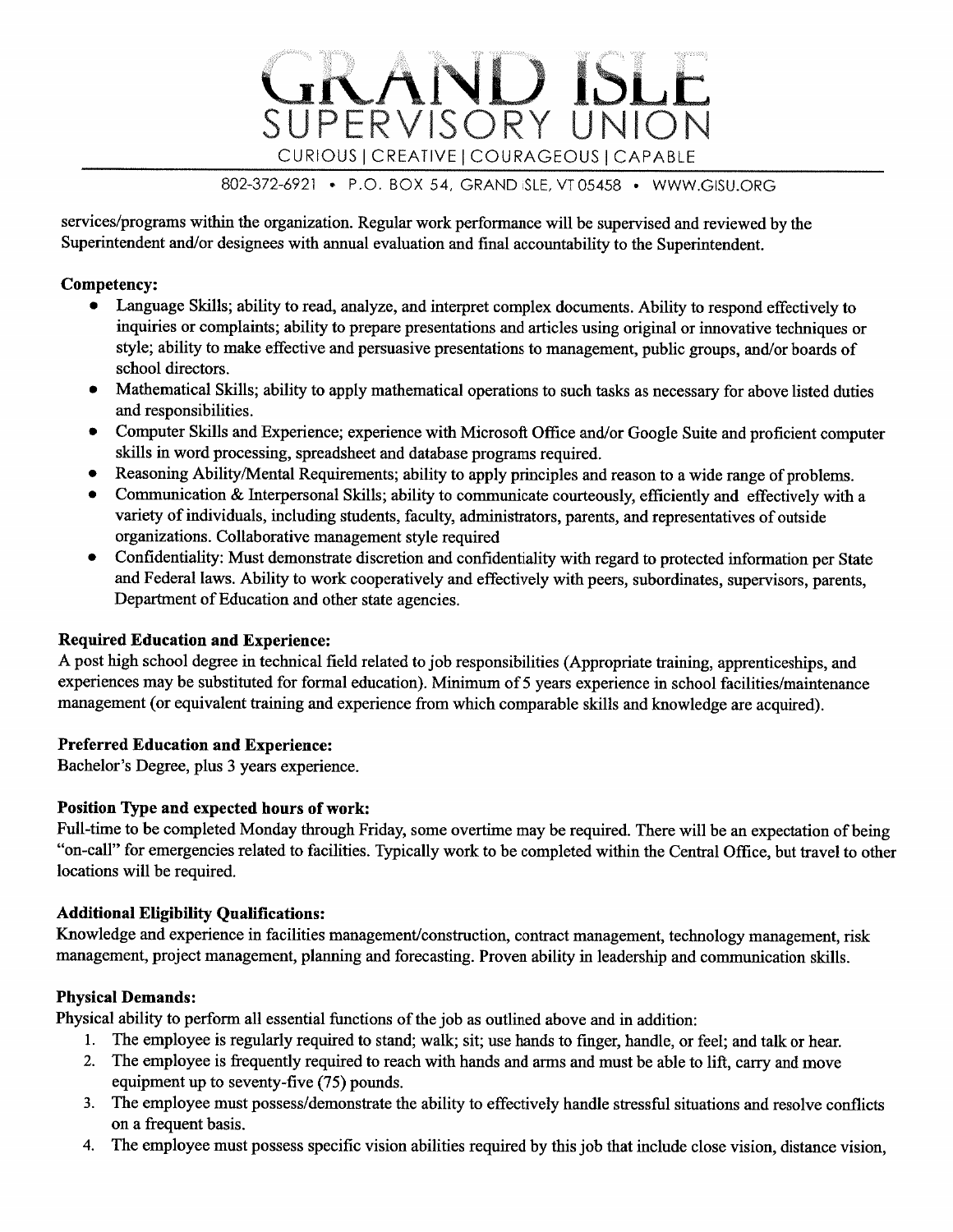

802-372-6921 • P.O. BOX 54, GRAND ISLE, VT 05458 • WWW.GISU.ORG

color vision, peripheral vision, depth perception, and ability to adjust focus.

5. The employee must be able to drive and possess/maintain a valid Vermont Driver's License.

#### **Work Environment:**

While performing the duties of this job, the employee is occasionally exposed to outside weather conditions. The noise level in the work environment is usually quiet to moderate. Occasional use of loud equipment may be required.

# **Affirmative Action Plan/ Equal Employer Opportunity Statement:**

Grand Isle Supervisory Union is committed to maintaining a work and learning environment free from discrimination on the basis of race, color, religion, national origin, pregnancy, gender identity, sexual orientation, marital/civil union status, ancestry, place of birth, age, citizenship status, veteran status, political affiliation, genetic information or disability, as defined and required by state and federal laws. Additionally, we prohibit retaliation against individuals who oppose such discrimination and harassment or who participate in an equal opportunity investigation.

This general outline illustrates the type of work, which characterizes the Job Classification. It is not an all-encompassing statement of the specific duties, responsibilities and qualifications of individual positions assigned to the classification. Reasonable accommodations may be made to enable individuals with disabilities to perform the essential functions.

I have read this job description and fully understand the responsibilities, qualifications, supervision, physical demands, and work environment of the position. I have had an opportunity to ask questions with regard to this job description.

**Employee Signature** 

Date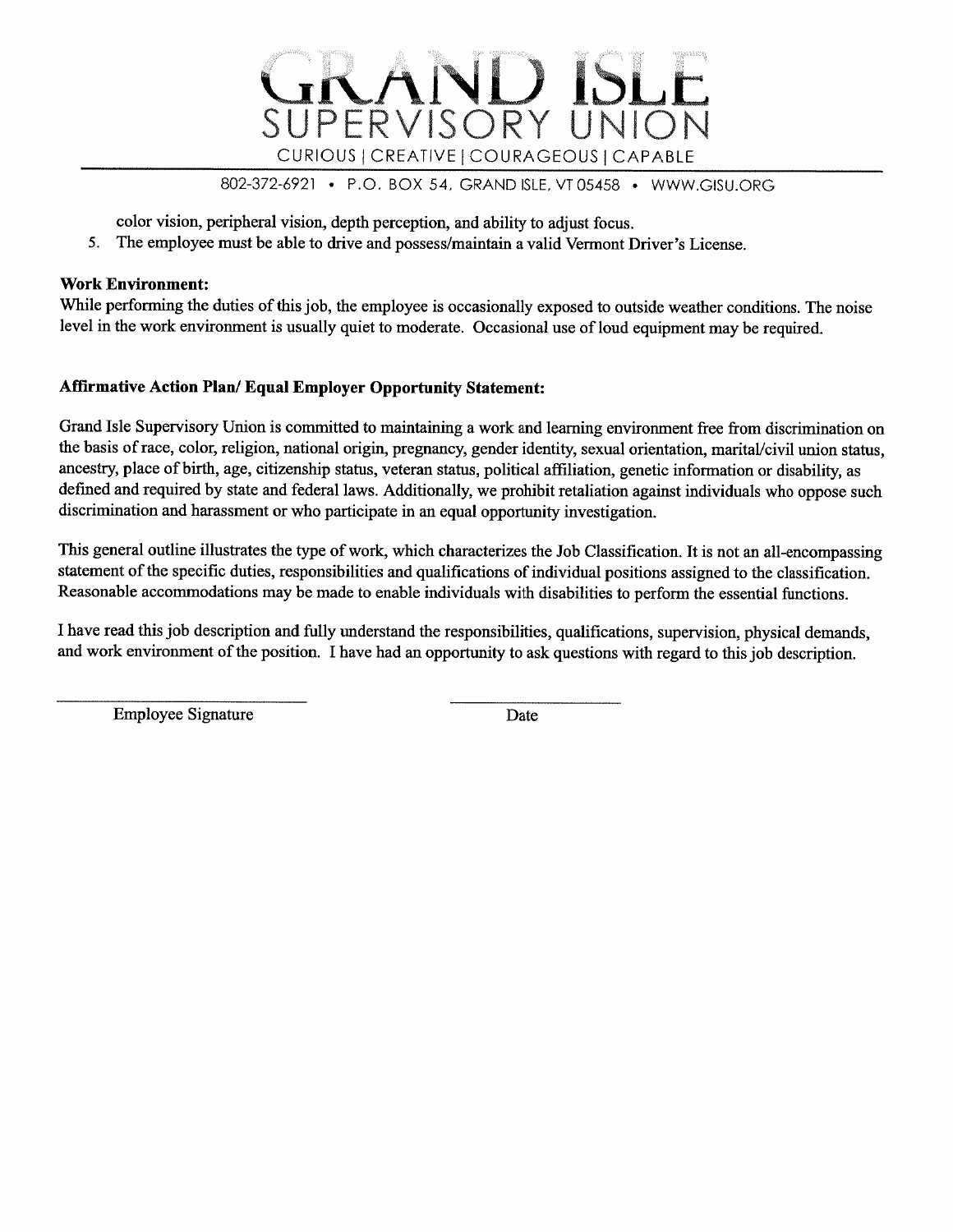# **Dylan Dylan Stoll**

Burlington, Vermont<sup>1</sup>

# **Education**

### **College of Saint Rose**

Albany, New York Certificate of Study (Postgraduate) Major: School Psychology **Credit Hours: 90** Attended August 2012 to May 2015 Degree conferred May 2015

### **College of Saint Rose**

Albany, New York **Master of Education Major: School Psychology** Attended August 2012 to May 2015 Degree conferred December 2013

# **Experience**

#### **Maple Run Unified School District**

Aug 2020 - Present

**School Psychologist** Saint Albans, Vermont Full time School Psychologist that services all grade levels. Primary duties at the Elementary and Middle School levels.

Supervisor: Andrea Racek **Experience Type: Public School, Full-time** It is OK to contact this employer

# **Addison Northwest School District**

Aug 2017 - Jun 2020

**School Psychologist** Vergennes, Vermont Full time School Psychologist that services all grade levels. Primary duties at the Elementary and High School levels.

Reason for leaving: The stability of the district has come into question, with downsizing happening at all positions. I hope to find a position that is more stable where I can build a future. Supervisor: Kara Griswold Experience Type: Public School, Full-time It is OK to contact this employer